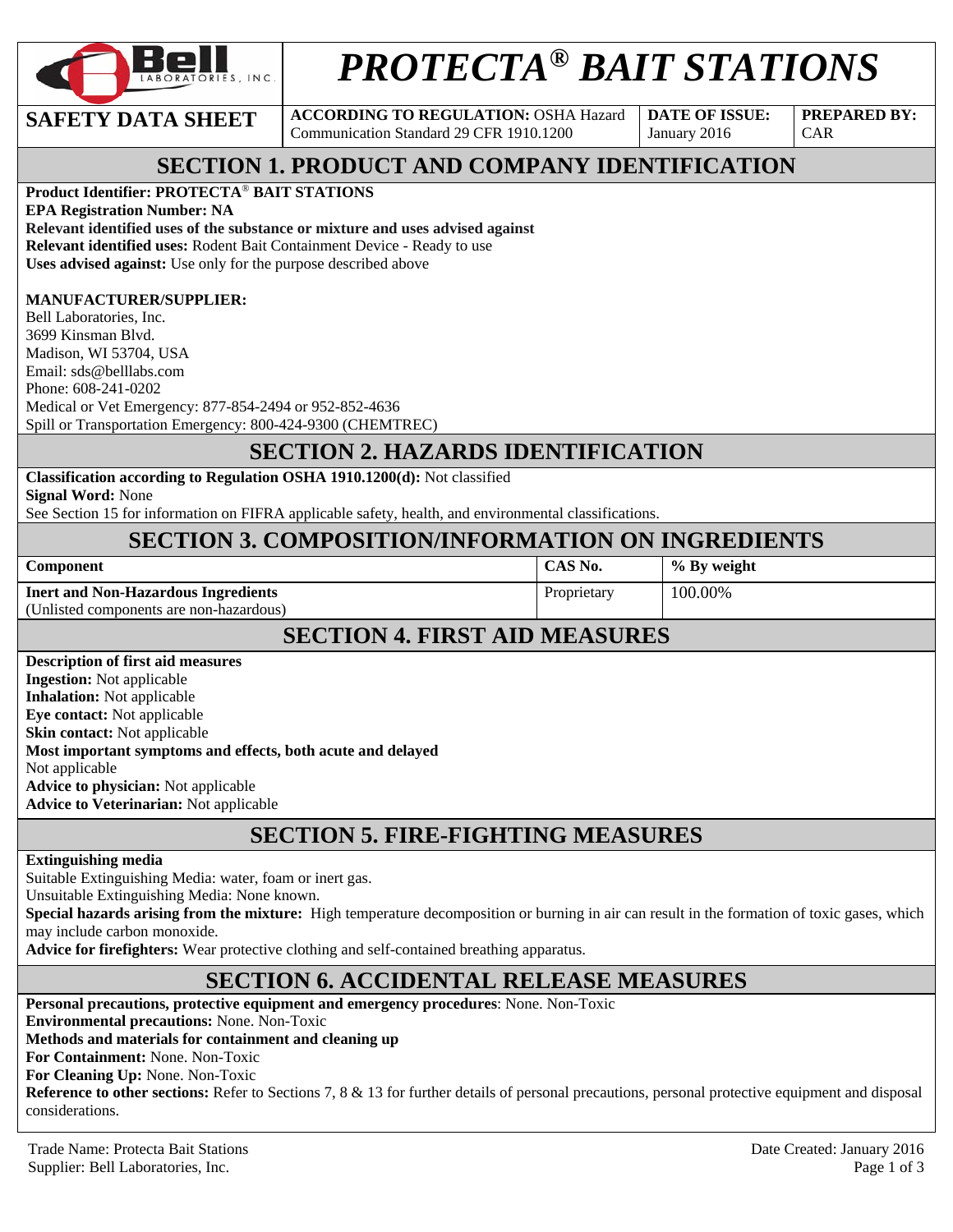# **SECTION 7. HANDLING AND STORAGE**

**Precautions for safe handling**: Do not use near heat sources, open flame, or hot surfaces. Non-Toxic **Conditions for safe storage, including any incompatibilities:** None. Non-Toxic

# **SECTION 8. EXPOSURE CONTROLS/PERSONAL PROTECTION**

| Established Limits |                 |                 |                     |  |
|--------------------|-----------------|-----------------|---------------------|--|
| Component          | OSHA            | ACGIH           | <b>Other Limits</b> |  |
| None               | Not Established | Not Established | Not Established     |  |

**Appropriate Engineering Controls:** None. Non-Toxic **Occupational exposure limits:** None. Non-Toxic **Personal Protective Equipment: Respiratory protection:** Not required **Eye protection:** Not required **Skin protection:** None. Non-Toxic **Hygiene recommendations:** None. Non-Toxic

**Established Limits** 

# **SECTION 9. PHYSICAL AND CHEMICAL PROPERTIES**

| Information on basic physical and chemical properties |                |
|-------------------------------------------------------|----------------|
| Appearance/Color:                                     | Varies         |
| Odor:                                                 | None           |
| <b>Odor Threshold:</b>                                | Not applicable |
| pH:                                                   | Not applicable |
| <b>Melting point:</b>                                 | Not applicable |
| <b>Boiling point:</b>                                 | Not applicable |
| <b>Flash point:</b>                                   | Not applicable |
| <b>Evaporation rate:</b>                              | Not applicable |
| <b>Flammability:</b>                                  | Not applicable |
| <b>Upper/lower flammability or explosive limits:</b>  | Not applicable |
| <b>Vapor Pressure:</b>                                | Not applicable |
| <b>Vapor Density:</b>                                 | Not applicable |
| <b>Relative Density:</b>                              | Not applicable |
| <b>Solubility (water):</b>                            | Not applicable |
| <b>Solubility (solvents):</b>                         | Not applicable |
| <b>Partition coefficient: n-octanol/water:</b>        | Not applicable |
| <b>Auto-ignition temperature:</b>                     | Not applicable |
| <b>Decomposition temperature:</b>                     | Not applicable |
| <b>Viscosity:</b>                                     | Not applicable |
|                                                       |                |

# **SECTION 10. STABILITY AND REACTIVITY**

**Reactivity:** Not Applicable **Chemical stability:** Not Applicable **Possibility of hazardous reactions:** Refer to Hazardous decomposition products **Conditions to avoid:** Avoid extreme temperatures (below 0°C or above 40°C). **Incompatible materials**: Not Applicable **Hazardous decomposition products:** Not Applicable

# **SECTION 11. TOXICOLOGICAL INFORMATION**

**Information on toxicological effects Acute Toxicity LD50, oral (ingestion):** Not Toxic **LD50, dermal (skin contact):** Not Toxic **LC50, inhalation:** Not Toxic **Skin corrosion/irritation:** Not Toxic **Serious eye damage/Irritation:** Not Toxic. **Respiratory or skin sensitization:** Not Toxic **Germ cell mutagenicity:** Not Toxic

Trade Name: Protecta Bait Stations Date Created: January 2016 Supplier: Bell Laboratories, Inc. Page 2 of 3